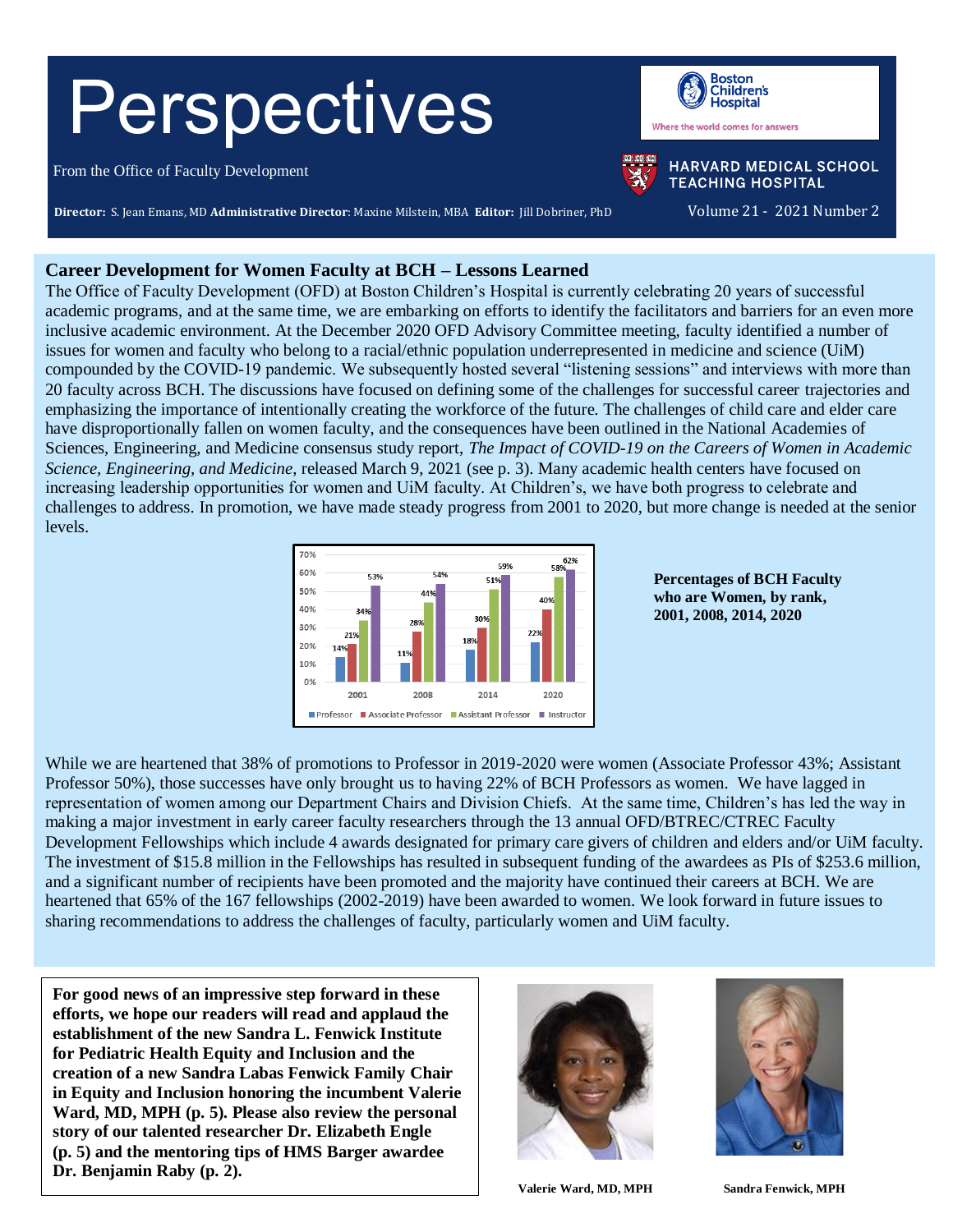### **Congratulations to Benjamin Raby, MD, CM, MPH, Leila and Irving Perlmutter Professor of Pediatrics and Chief of BCH Division of Pulmonary Medicine, the Boston Children's HMS 2021 A. Clifford Barger Excellence in Mentoring Award Recipient**

Dr. Raby shared his views on how to develop effective mentoring relationships with *Perspectives*.

**What have you found are the most important elements in developing a strong mentoring relationship?** It all comes down to trust. You can have all the experience in the world and provide great advice and coaching, but if your trainees do not have complete trust in you – that you have their interests at heart and that you will "say it like it is" when necessary – it is very difficult for that person to fully embrace your guidance or approach. This is particularly true when the feedback you need to give is negative or critical. Your mentees will only take it to heart if they know it is coming from the right place.

**What advice do you give junior faculty about how to find a good mentor?** I always ask three questions: (1) Does this person have a solid track record as a mentor? (Past performance is the best predictor of future performance). (2) Do I truly admire and trust this person? (If not, the relationship will never work). (3) Am I going to enjoy the work I will be doing with this person? (Life is short, do the things you love).

# **What are the challenges and rewards for mentoring the current**

**generation of trainees?** The greatest mentoring challenge today is balancing the competing tensions of quantity vs. quality and of being first vs. being right. Though funding levels are currently at decent levels, there is a lot of competition out there, resulting in ever greater pressure to write more and to write faster. But good training takes time, as does good science. I try to reassure trainees that as long as they maintain high standards and focus on important questions, they only need to maintain a steady and consistent pace of productivity to succeed. The greatest reward for me comes from seeing a trainee overcome a major obstacle that they have viewed as a personal barrier. Whether it is finally getting an assay to work that has failed a dozen times before, having their first paper published despite their anxieties as a writer, or getting their first grant funded after being repeatedly rejected – the look on their face when they know they have faced and conquered a challenge is priceless.



**Benjamin Raby, MD, CM, MPH**

#### **Pediatric Health Equity Grant Awardees**

# **MSO Pediatric Health Equity Grant**

#### **Hiu-fai Fong, MD, MSHP, HMS Instructor in Pediatrics, BCH Division of General Pediatrics**

The Boston Children's Hospital Office of Health Equity and Inclusion, Office of Faculty Development and Medical Staff Organization (MSO) are pleased to announce the 2021-2022 awardee of the MSO Pediatric Health Equity Grant, Hiufai Fong, MD, MSHP, for her grant proposal entitled, "Cultural and contextual adaptation of measures of mental health engagement for diverse caregivers of sexually abused children."



**Hiu-fai Fong, MD, MSHP**

#### **ICCTR/Harvard Catalyst Pediatric Health Equity Clinical Research Grant**

#### **Elise Schlissel Tremblay, MD, MPH, HMS Instructor in Pediatrics, BCH Division of Endocrinology**

The Boston Children's Hospital Office of Health Equity and Inclusion, Office of Faculty Development and Institutional Centers for Clinical and Translational Research (ICCTR) are pleased to announce the 2021-2022 awardee of the Pediatric Health Equity Clinical Research Grant (ICCTR/Harvard Catalyst), Elise Schlissel Tremblay, MD, MPH for her grant proposal entitled, "Disparities in Personal Medical Device Use and Outcomes in Type 1 Diabetes."



**Elise Schlissel Tremblay, MD, MPH**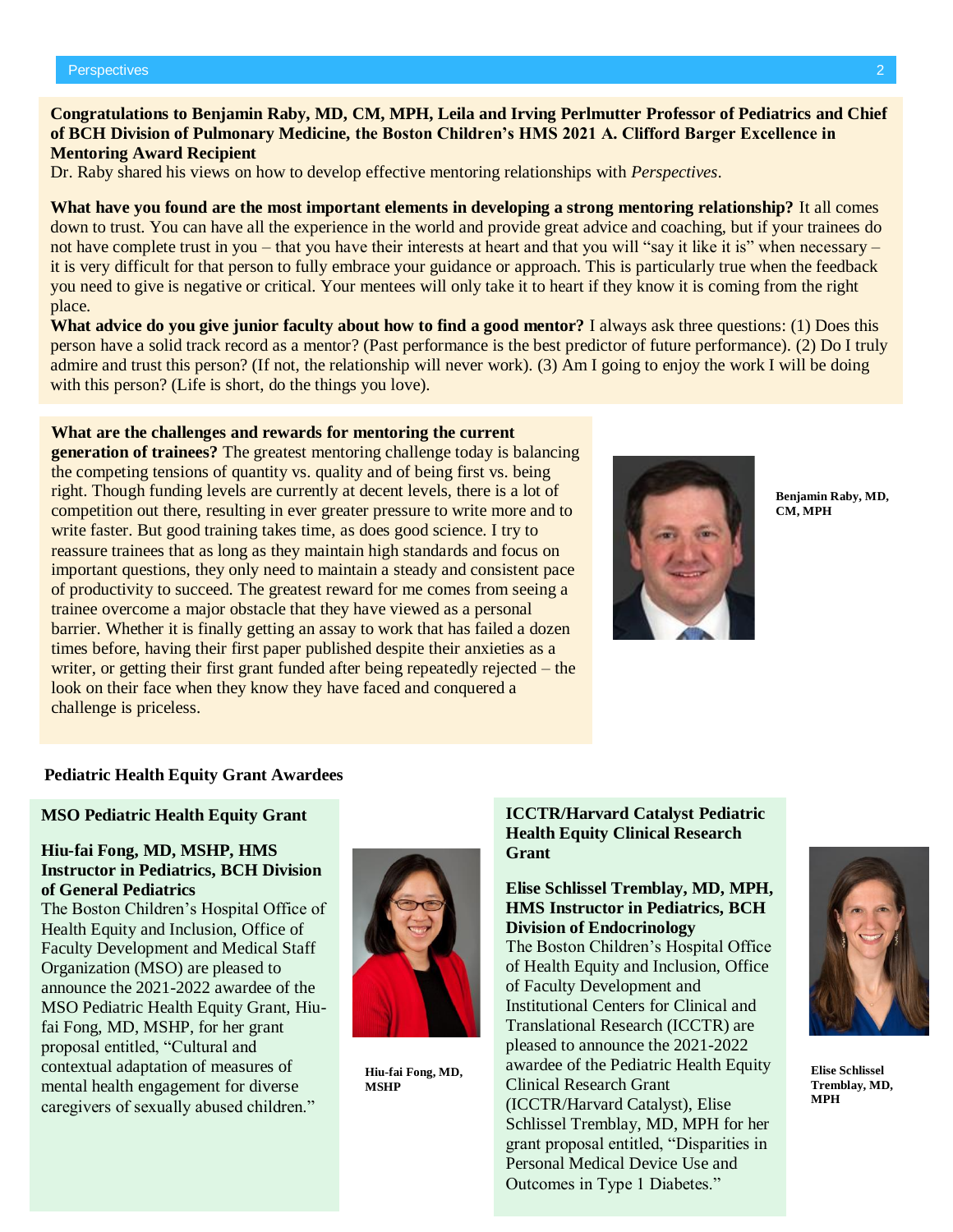#### **Wellness Tips by Faculty for Faculty – by Emily Jean Davidson, MD, MPH, HMS Assistant Professor of Pediatrics, BCH Divisions of General Pediatrics and Developmental Medicine**

#### *Seasonal Transitions and Wellness*

As we transition to a very welcome spring, *Perspectives* consulted with Emily Jean Davidson, MD, MPH, Assistant Professor of Pediatrics in the BCH Divisions of General Pediatrics and Developmental Medicine and Registered Yoga Teacher, about how to adopt seasonal changes into an at-home yoga and meditation practice. Dr. Davidson has spearheaded several yoga programs at Boston Children's, including sessions for patients and patient families held in the Hale Family Center for Families and Martha Eliot Health Center (and now by Zoom).

#### **How might an at-home practice bring springtime into a yoga session? Are there any specific yoga poses that might acknowledge the gifts of spring?**

When it is cold outside during the winter, we tend to hunch our shoulders up and forward. This is exacerbated by stress and by more time spent in front of computers especially for this past year during the Covid-19 pandemic. As it gets warmer, yoga offers a chance to reset mind and body. Vigorous sequences like sun salutations can be energizing and strengthening after a long winter. Twisting poses also help improve mobility and feel great for the back. Inversions can bring a change of perspective which is useful moving into a new season. If you have never tried yoga, check out Grokker (BCH sign-up at [http://web2.tch.harvard.edu/cultureworks/mainpageS3174P28.html\)](http://web2.tch.harvard.edu/cultureworks/mainpageS3174P28.html) for some great introductory videos (e.g. 30-Minute Vinyasa Flow: Exploring Sun-Salutations with Jason Bowman). If you want to try a gentle chair yoga class, the Family Wellness Program offers two chair yoga classes weekly

(http://web2.tch.harvard.edu/hhw/mainpageS3004P7.html) and a brief 20-minute stretch and relax class on Mondays and Fridays.

#### **In a few sentences, what does "wellness" mean to you?**

To me, wellness is doing my best to incorporate practices and habits that support both mental and physical wellbeing. For my own wellbeing, I meditate, take yoga classes from my favorite teachers, and spend time with family and friends. Wellness is also self-compassion and being present with what is – whether that is difficult or wonderful.

> **Dr. Davidson teaching remotely via the BCH Seacrest Center**



# **The National Academies of Sciences, Engineering and Medicine (NASEM) Release Report on Women's Careers and Impact of COVID-19**

The NASEM Committee on Women in Science, Engineering, and Medicine (CWSEM) has released a report on *The Impact of COVID-19 on the Careers of Women in Academic Science, Engineering, and Medicine*; a panel presented the report's findings on March 9. The report can be downloaded as a PDF at the website: [https://www.nap.edu/read/26061/chapter/1.](https://www.nap.edu/read/26061/chapter/1) Introductory comments emphasize the disruptions to both scientific research and women's careers: "The spring of 2020 marked a change in how almost everyone conducted their personal and professional lives, both within science, technology, engineering, mathematics, and medicine (STEMM) and beyond. The COVID-19 pandemic disrupted global scientific conferences and individual laboratories and required people to find space in their homes from which to work. It blurred the boundaries between work and non-work, infusing ambiguity into everyday activities. While adaptations that allowed people to connect became more common, the evidence available at the end of 2020 suggests that the disruptions caused by the COVID-19 pandemic endangered the engagement, experience, and retention of women in academic STEMM, and may roll back some of the achievement gains made by women in the academy to date." A video of the 3/9/21 panel discussion on the report's findings can be seen at [https://vimeo.com/522407964;](https://vimeo.com/522407964) panelists include: Eve J. Higginbotham (NAM) (Chair), Vice Dean of Inclusion and Diversity, Senior Fellow in the Leonard Davis Institute of Health, and Professor of Ophthalmology, University of Pennsylvania; Reshma Jagsi, Newman Family Professor and Deputy Chair in the Department of Radiation Oncology and Director of the Center for Bioethics and Social Sciences in Medicine, University of Michigan; Erick C. Jones, George and Elizabeth Pickett Endowed Professor and Associate Dean for Graduate Studies in the College of Engineering, University of Texas at Arlington.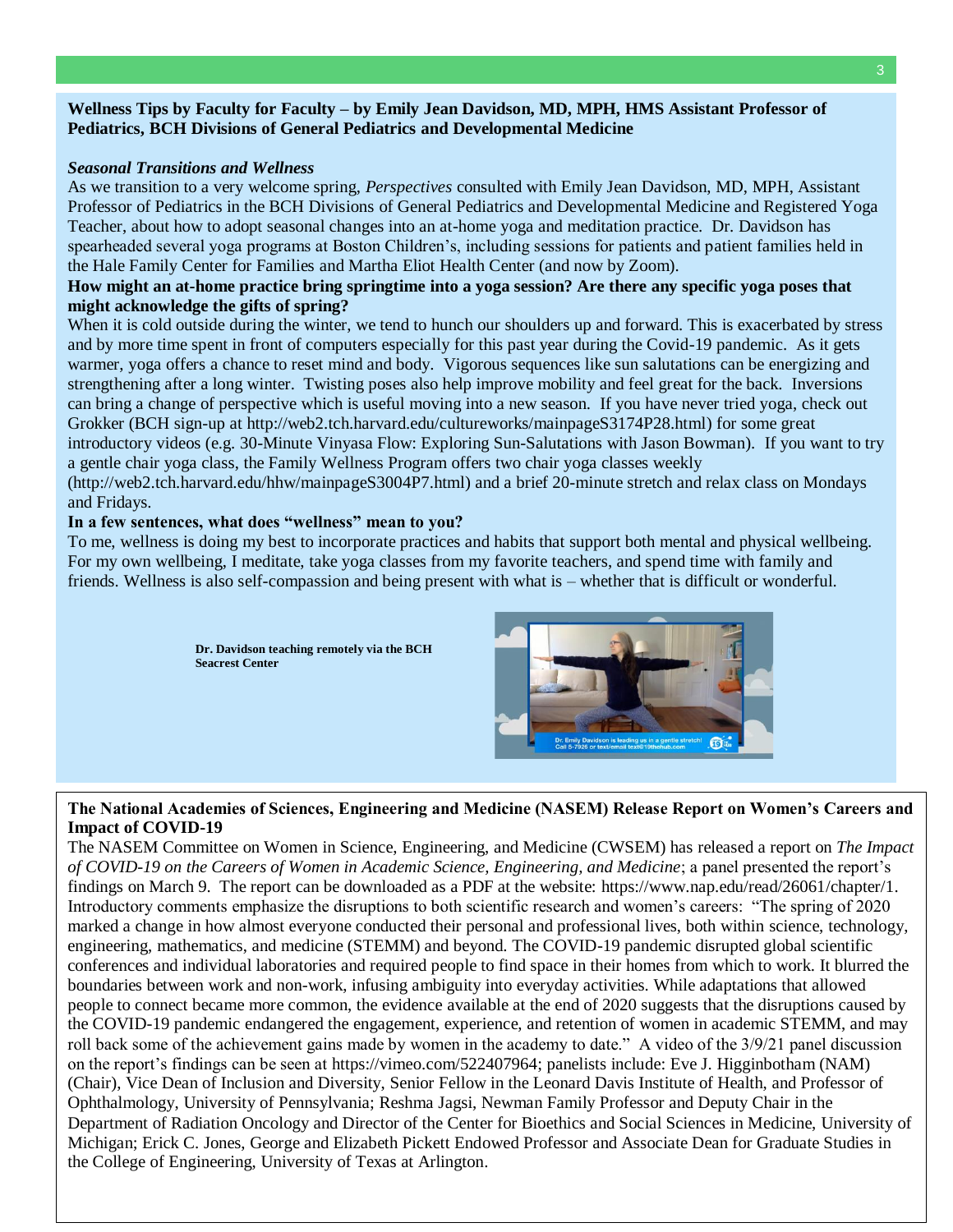#### **News from the Archives, by Alina Morris, MLIS**

Fresh air and sunshine were so widely considered essential treatment for disease in the 19th and early 20th centuries that hospital ward design, including Boston Children's, incorporated open air spaces, like these sun porches.



**Nurses and patients on ward 5 lower sun porch, Boston Children's Hospital, 1920**



**Patients on sun porch, Boston Children's Hospital, 1920.** 

#### **Update from the Medical Library, by Chloe Rotman, MLIS**

As of March 1st, 2021 the point of care tool **[DynaMed](https://www.dynamed.com/)** is available to Boston Children's clinicians. DynaMed delivers accurate and current information with evidence-based content for high quality decision making. Clinicians can use DynaMed in addition to or in lieu of other point of care tools like UpToDate.

The easily readable bullet point outline design of DynaMed and transparent evidence grades make it easy to quickly and accurately gather the necessary information in order to provide optimal care for our patients. DynaMed has the features that clinicians expect from their point of care tool, including the ability to claim Continuing Medical Education credits (CME) and Maintenance of Certification credits (MOC) while using the product, and the ability to use the app off-network once a profile has been made.

Check on the library's class calendar for brief introductions to DynaMed, to help you set up accounts and get the most of the features. As always, if none of the scheduled class times suit you're schedule we're happy to set up meetings at your convenience.

#### **Update from the Office of Health Equity and Inclusion**

The Office of Health Equity and Inclusion is currently scheduling the Bystander to Upstander Workshop: Inclusive Workplace Training for Departments and Divisions across the hospital. Please contact

[healthequity@childrens.harvard.edu](mailto:healthequity@childrens.harvard.edu) to schedule a workshop for your area.

The Office of Health Equity and Inclusion, in conjunction with the Rainbow Consortium for Sexuality and Gender Diversity and LGBTQ & Friends, observed LGBTQ Health Awareness Month throughout March 2021. Programs included a special Health Care Disparities Research Working Group, open SafeZone training sessions, and four Grand Rounds lectures with speakers: Stephen M. Rosenthal, MD; Alex Keuroghlian, MD, MPH; Efren J. Flores, MD; Frances Grimstad, MD, MS; Vaz Zavaletta, MD, PhD; Carol Barnewolt, MD; Xavier L. Guadalupe-Diaz, PhD.